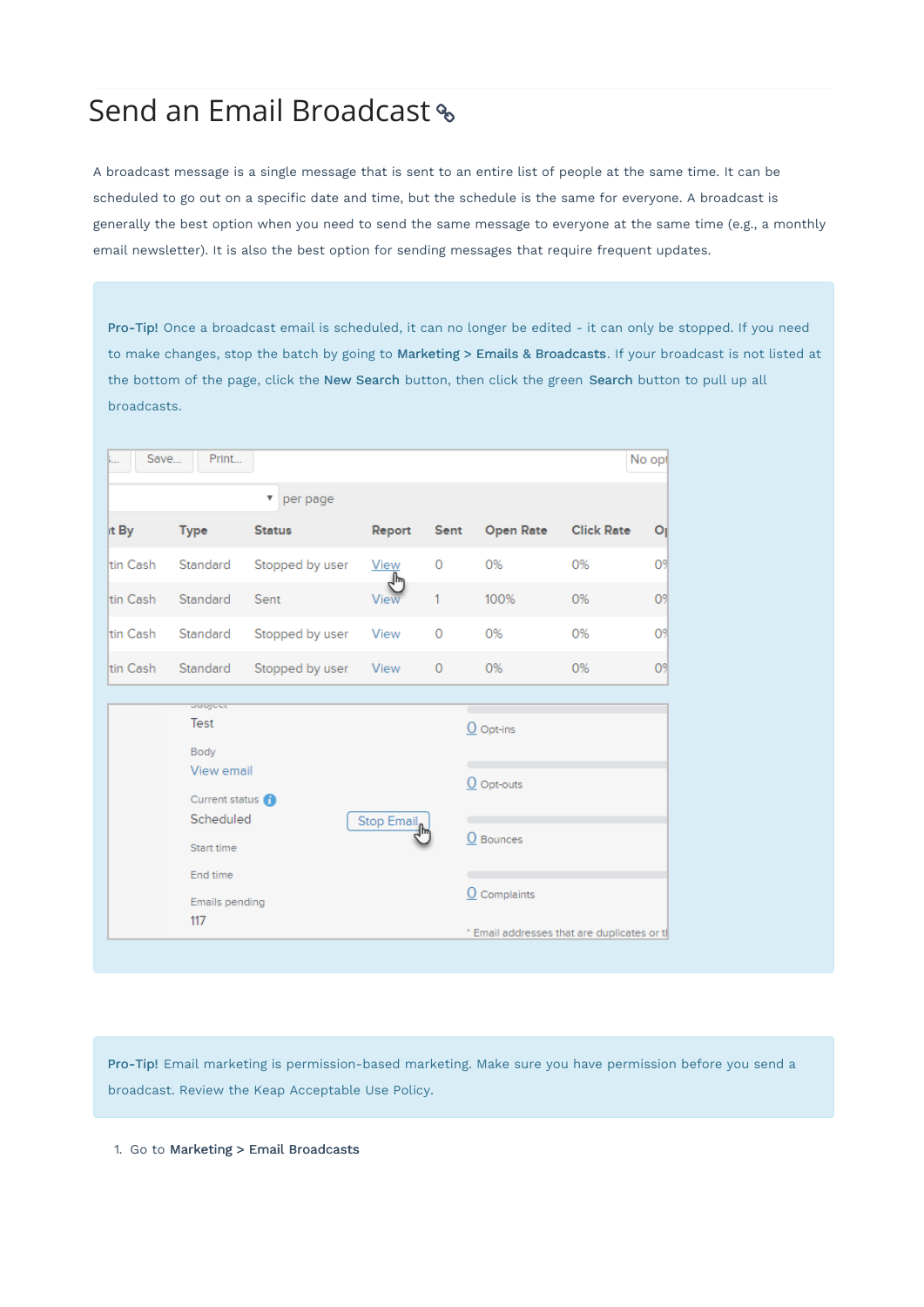| keap                  |                          | ☆ #<br>ta O            |                     | Q v Find a contact     |
|-----------------------|--------------------------|------------------------|---------------------|------------------------|
| My Nav                | <b>CRM</b>               | <b>Marketing</b>       | <b>E-Commerce</b>   | Admin                  |
| <b>Basic Training</b> | Contacts                 | Campaign Builder       | E-Commerce Setup    | <b>Branding Center</b> |
| <b>Initial Setup</b>  | Companies                | Email & Broadcasts,    | Orders              | Billing & Account Info |
| <b>Dashboard</b>      | Opportunities            | <b>Lead Generation</b> | Products            | <b>Users</b>           |
| My Day                | <b>Referral Partners</b> | <b>Templates</b>       | Payment Setup       | <b>Import Data</b>     |
|                       | <b>Visitors</b>          | <b>Dynamic Content</b> | Actions             | Data Cleanup           |
|                       | Zapier Integrations      | Legacy                 | <b>Promotions</b>   | Analytics              |
|                       |                          |                        | Legacy              |                        |
| Edit my nav           | Settings<br>Reports      | Reports Settings       | Settings<br>Reports | Settings<br>Reports    |

#### 2. Click Get Started



#### 3. Choose your template

| Gallery<br>╖     | Previously Sent | <b>Drafts</b> | My Templates |  |
|------------------|-----------------|---------------|--------------|--|
|                  |                 |               |              |  |
| <b>C</b> GENERIC |                 |               |              |  |
| Month, Day, Year |                 |               |              |  |

You can choose from:

- o Gallery: The Gallery contains several starter templates that you can use. Just hover over the template icon and click the "eye" icon to preview the template, or click Use Template to start customizing it.
- o Previously Sent: This section contains a list of the most recent email broadcasts that you've sent. Hover over the template and click Use as Draft to start customizing it. You can also click the Save icon to save the template to the "My Templates" area.
- o Drafts: When you are customizing an email template and click the Save & Exit button, the email will be saved as a draft so that you can come back to it later.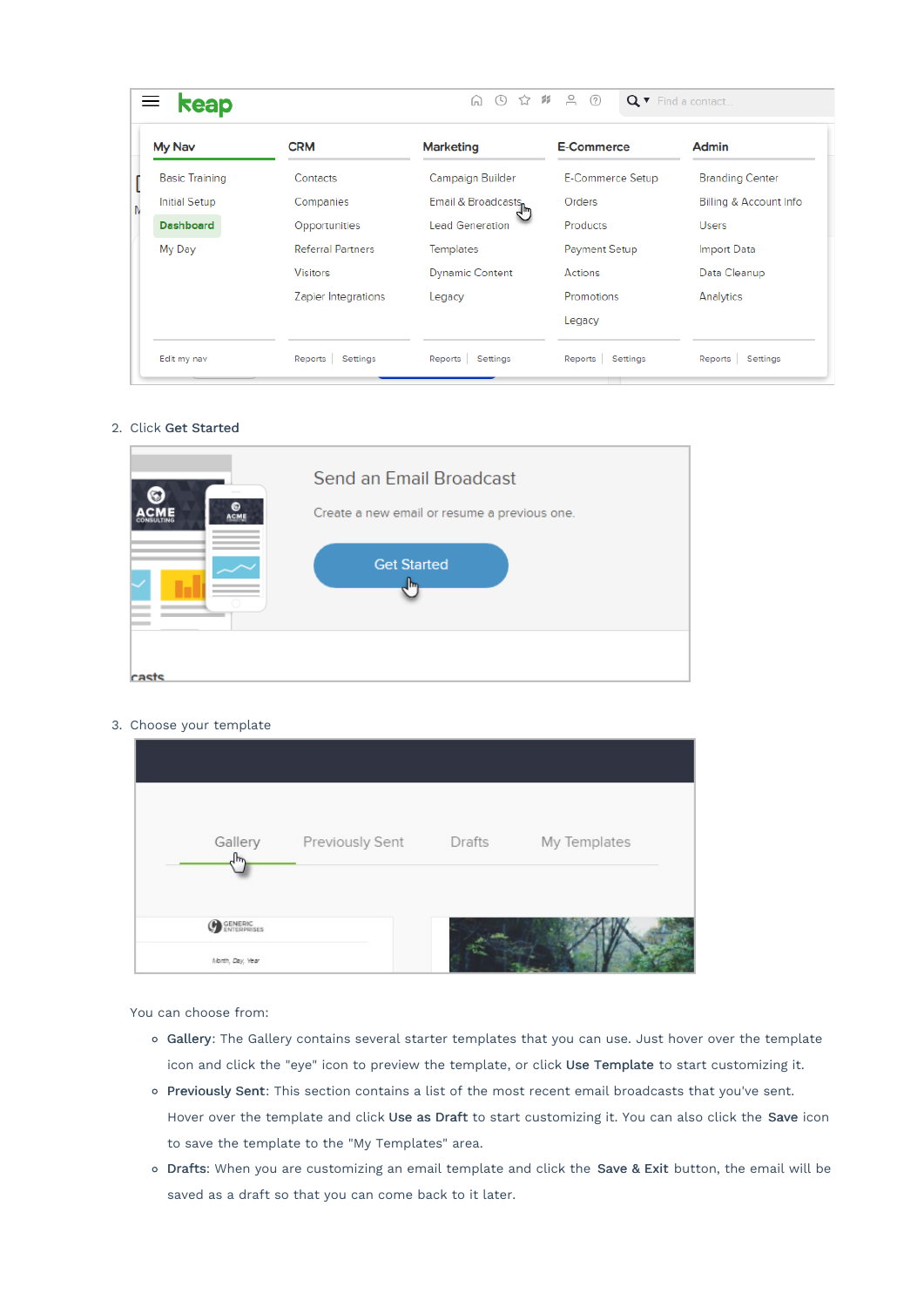- My Templates: To save an email template to the "My Templates" area, click on Previously Sent, hover over the email template and click the Save icon. To save a template while in the campaign builder, click the Actions drop-down while customizing the template and select, Save to My Templates.
- 4. To and From addresses: By default, the From email address will be the email address of the Owner of the contact record. This can be changed by clicking the pencil icon and either selecting another user, or adding a new email address. By default, the To address will be the main email address that is present on the contact record page. You can change this by clicking the pencil icon and choosing another email address merge field.

| To: Email /             | From: The contact's owner                           |
|-------------------------|-----------------------------------------------------|
| Subject:                | Enter an email subject                              |
| Preview Text <b>O</b> : | Enter a preview message to help increase your email |
|                         |                                                     |

If you send emails through Keap using a Yahoo, AOL! or Gmail email address, there is a high chance that your email will be rejected because it was sent from Keap and not the actual provider. Please note this concept is not specific to Keap. This impacts anyone using a third-party email service provider or service that sends email on your behalf. To increase your email deliverability rate, we recommend that you use a custom email of your private domain. Click here to learn more.

5. Choose the Email Broadcast recipients. Click inside the search box to find an existing tagged list or saved search. You can also click the New Search link to select a new list based on contact and custom fields. Click the Recipient options link if you need to change the default "To" email address.

| Recipients:   | leads                                                                                                                                      |
|---------------|--------------------------------------------------------------------------------------------------------------------------------------------|
|               | <b>SAVED SEARCHES</b>                                                                                                                      |
| Subject Line: | ⊞ Hot Leads <sub>Lu</sub><br>שוווע , ושטנ וטווטזאוווט                                                                                      |
|               | YOUR MOST RECE. + G POST TITLE                                                                                                             |
|               | Customize this section by editing the text, adding your own copy, using the options                                                        |
|               | bold, <i>italicize</i> , or create links and bullets, or use the options in the "Design" panel of<br>change the font styles of your email. |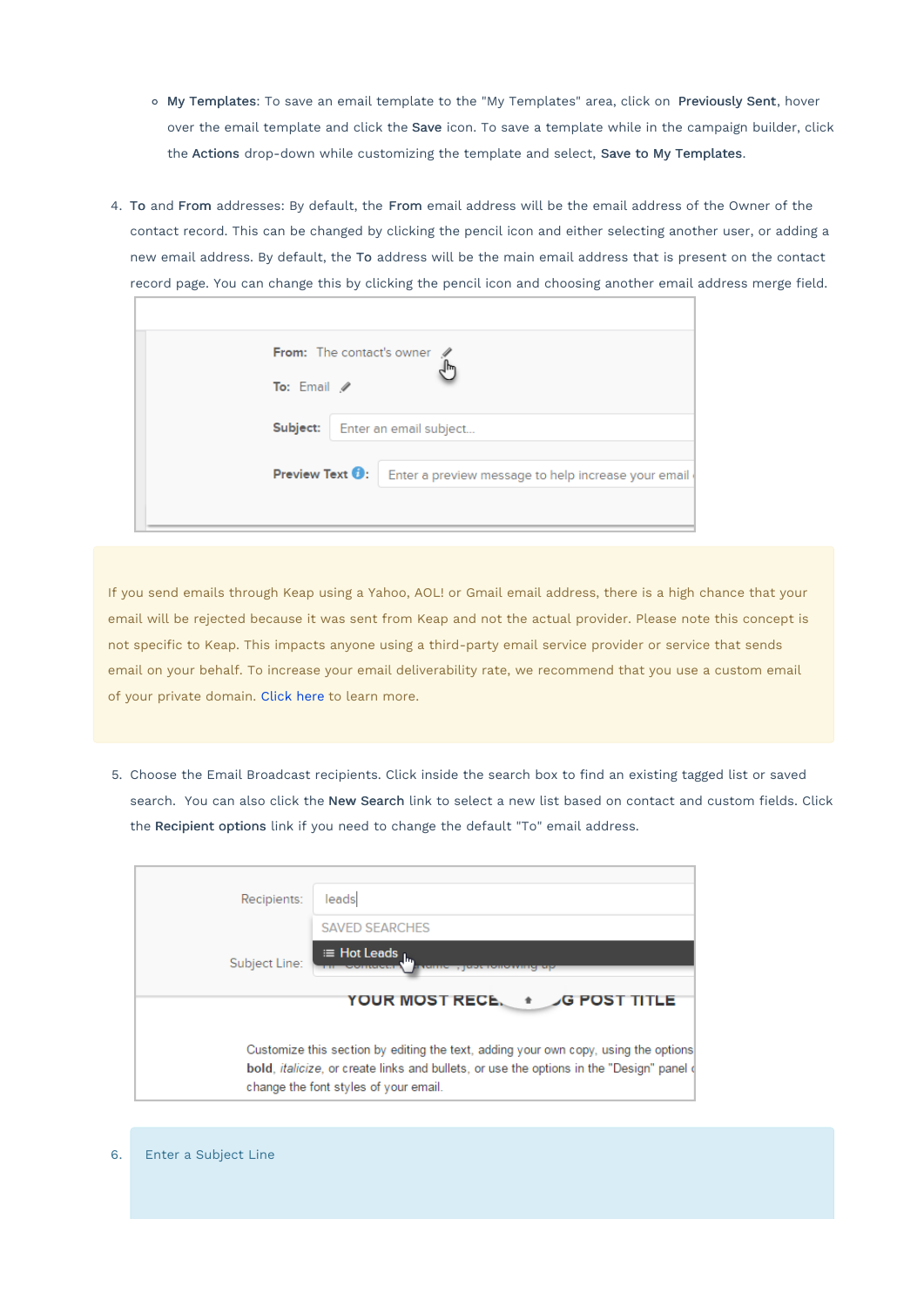| Recipients:                                                                          | Start typing to add tagged contacts or saved searches<br>New Search   Recipien                                                                                                                                |  |
|--------------------------------------------------------------------------------------|---------------------------------------------------------------------------------------------------------------------------------------------------------------------------------------------------------------|--|
| Subject Line:                                                                        | Me<br>Hi "Contact.FirstName", just following up                                                                                                                                                               |  |
|                                                                                      | YOUR MOST RECE. *<br><b>G POST TITLE</b>                                                                                                                                                                      |  |
| change the font styles of your email.                                                | Customize this section by editing the text, adding your own copy, using the options above to<br>bold, <i>italicize</i> , or create links and bullets, or use the options in the "Design" panel on the left to |  |
|                                                                                      | Pro-Tip! You can personalize the subject line by merging in the recipient's contact details. For example, if                                                                                                  |  |
|                                                                                      | you want the subject line to call out their first name, click inside the subject line text box and click the<br>Merge button > Contact Fields (most common) > First Name.                                     |  |
|                                                                                      | New Search   Recipient options                                                                                                                                                                                |  |
|                                                                                      |                                                                                                                                                                                                               |  |
| FirstName <sup>~</sup> , just following up                                           | Merge                                                                                                                                                                                                         |  |
| <b>MOST RECE.</b>                                                                    | ← Contact Fields (most common)<br>G PO                                                                                                                                                                        |  |
|                                                                                      | <b>First Name</b><br>ᆊ                                                                                                                                                                                        |  |
| editing the text, adding your own copy,<br>ks and bullets, or use the options in the | Last Name                                                                                                                                                                                                     |  |
| bur email.                                                                           | Email                                                                                                                                                                                                         |  |
| editing the text, adding your own copy,                                              | Title                                                                                                                                                                                                         |  |

## Customize the Email (Design View)

ks and bullets, or use the options in the Company



Pro-Tip! Your work is auto-saved every 30 seconds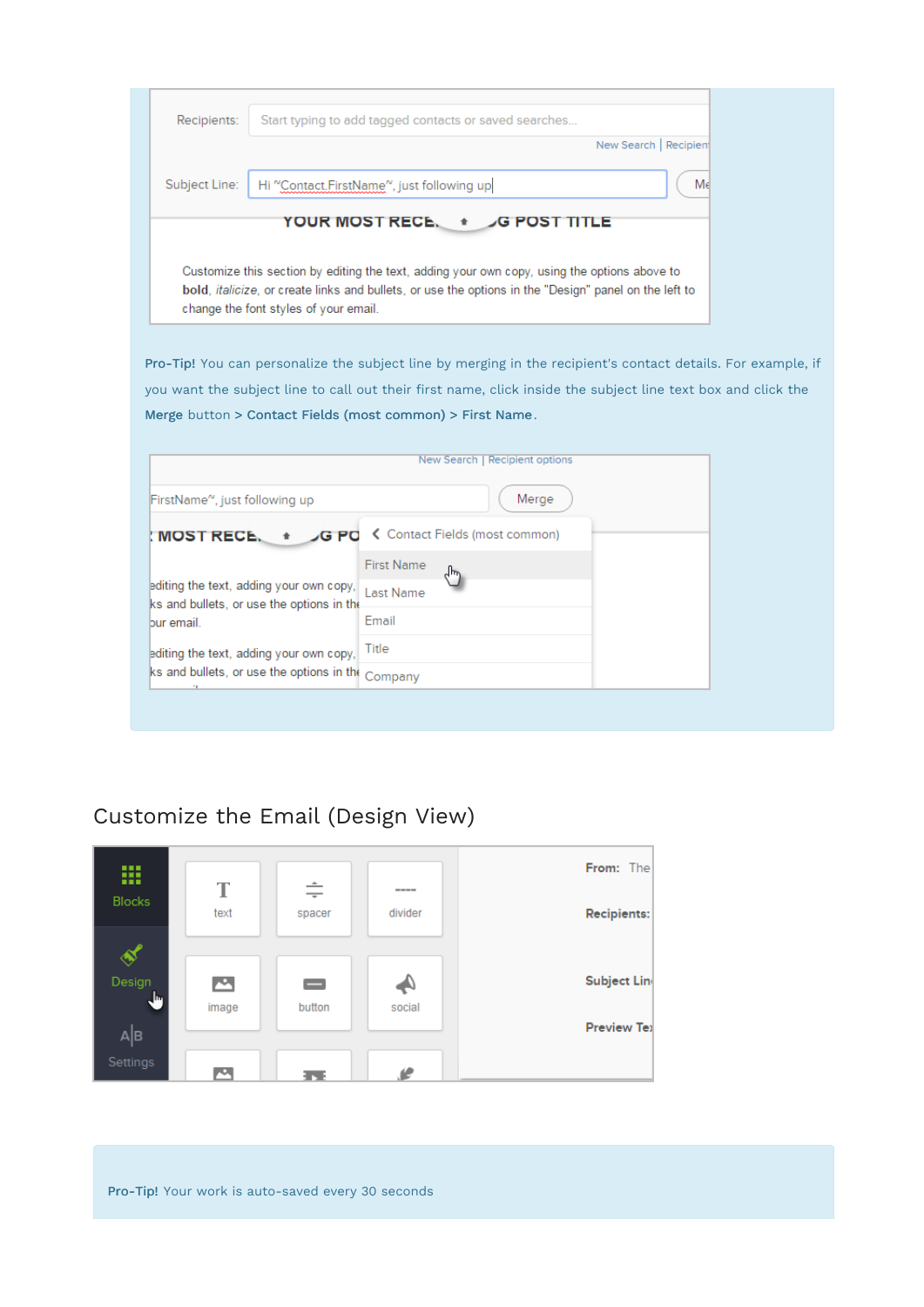### In Design View, you can style various attributes of the email.

- Heading 1 Style: This allows you to configure the font, color and size of any text in the template that is formatted as "Heading 1". You can specify text as "Heading 1" by highlighting some text and choosing Heading 1 from the drop-down.
- Heading 2 Style: This allows you to configure the font, color and size of any text in the template that is formatted as "Heading 2". You can specify text as "Heading 2" by highlighting some text and choosing Heading 2 from the drop-down.
- Normal Text: This allows you to configure the font, color and size of any text in the template that is formatted as "Normal Text". You can specify text as "Normal Text" by highlighting some text and choosing Normal Text from the drop-down.
- Hyperlink Style: This allows you to format the color of hyperlinks in your email.
- Email Background Color: Changes the background color of the email.
- Email Position: You can toggle the position to left-justified (this is more typical when creating a personal, "hand written" email style) or centered for a more professional look.



### Customize the Email (Blocks)

Click and drag blocks into your email to add new elements. To modify a block, select it and use the configuration panel on the left to make changes. For a Text block, just click inside the block and start typing.

- Text: Adds the most basic block for holding text.
- Spacer: Allows you modify the spacing between blocks (both verticle and horizontal).
- Divider: Adds a divider line across the width of the email.
- Image: Adds an image. You can choose an image from your image library, upload a new image, or link to an image on the web. Image files must be under 10mb! We recommend using .JPG, .GIF or .PNG file types as they are widely supported in all email clients. Images will scale to a max of 600px wide, which is the max width of an email built with the Email Builder.
- Button: Adds a button on the email. The button can be a link to a page on your website, or you can send them to web forms, landing pages, etc...
	- URL: Sends them to the web page of your choice.
	- Email Address: This is a "mailto" link which opens the recipients default email client when they click on it.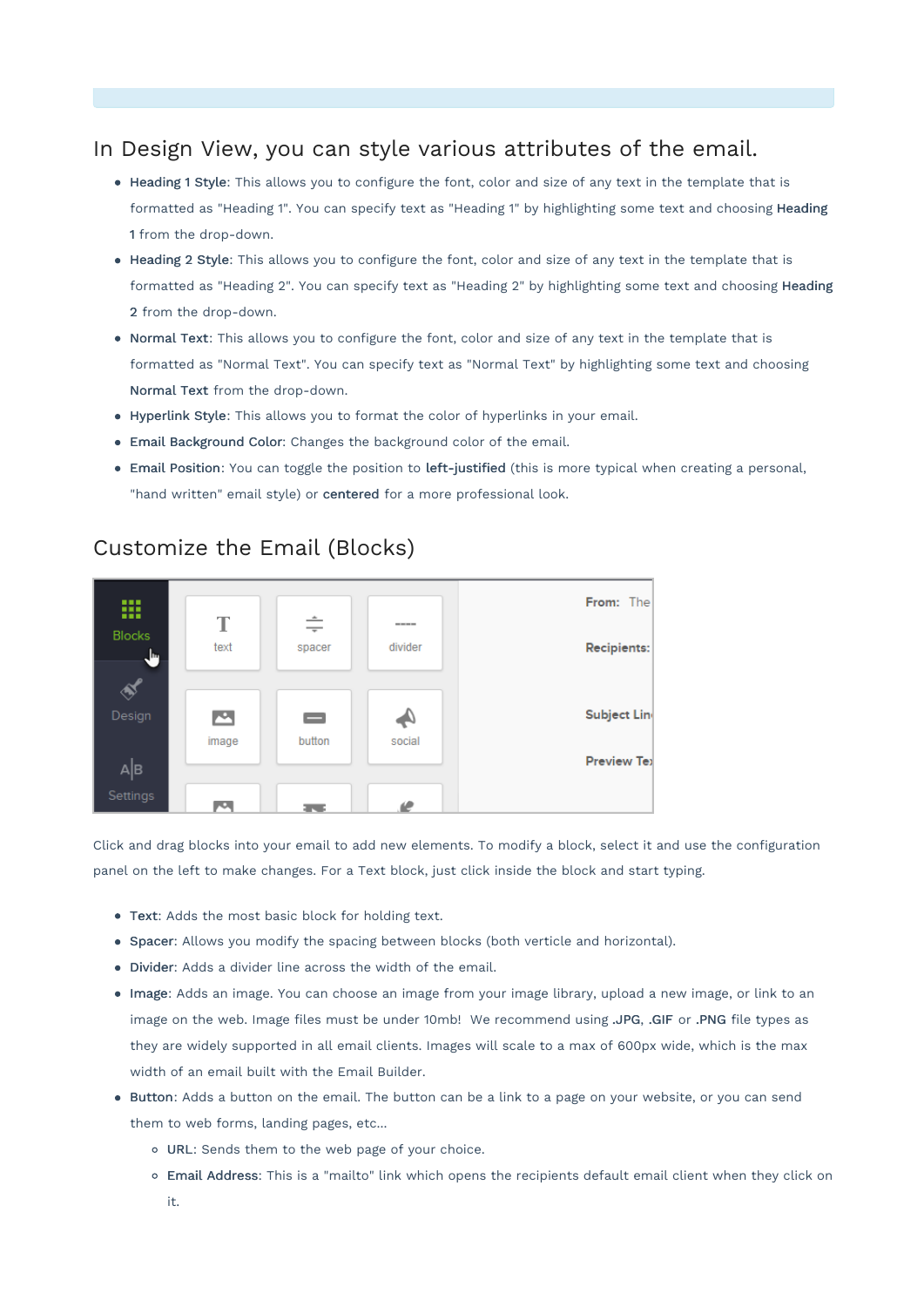- o Phone Number: Adds a phone number link which can be interacted with on a mobile device.
- File Download: Adds a download link from your filebox. You can also uplaod a new file.
- Web Form: Choose from a list of Web Forms that you have created. When the recipient clicks the button, they will be redirected to the form.
- Landing Page: Choose from a list of Landing Pages that you have created. When the recipient clicks the button, they will be redirected to the landing page.
- Social: Call out your social media channels with this block: Facebook, Twitter, LinkedIn, YouTube, Google+, Pinterest, and Snapchat.
- Group: This block adds an image, text, and a button all in one block.
- Video: Embeds a linked video thumbnail compatible with Wistia, Vimeo and YouTube. In order to embed a thumbnail, you must ensure you are linking to a public video. Private videos will not properly display a thumbnail.
- Signature: Merges the signature from your user profile.
- HTML: This block allows you to injecti custom HTML into the email.

Important Note! Using custom HTML in responsive emails could impact the way your email displays on different devices. Please test all emails before sending them to your entire customer list.

#### Preview and Test your email

|                     | Test | Preview<br>سال                 | Save & Exit | <b>Schedule or Send</b> |
|---------------------|------|--------------------------------|-------------|-------------------------|
| I>                  |      |                                |             |                         |
| or saved searches   |      |                                |             |                         |
|                     |      | New Search   Recipient options |             |                         |
| hg up               |      | Merge                          |             |                         |
| <b>G POST TITLE</b> |      |                                |             |                         |

Click the Test button to send yourself an email, or just click the Preview button to see how the email will look in most email clients and mobile devices.

1. (Optional) Click Save and Exit to save this email in the Drafts area so you can come back and finish it later

|                     | Test<br>Preview                | Save & Exit<br>سا. | Schedule or Send |  |
|---------------------|--------------------------------|--------------------|------------------|--|
| m > 1               |                                |                    |                  |  |
| s or saved searches |                                |                    |                  |  |
|                     | New Search   Recipient options |                    |                  |  |
| jing up             | Merge                          |                    |                  |  |
| <b>G POST TITLE</b> |                                |                    |                  |  |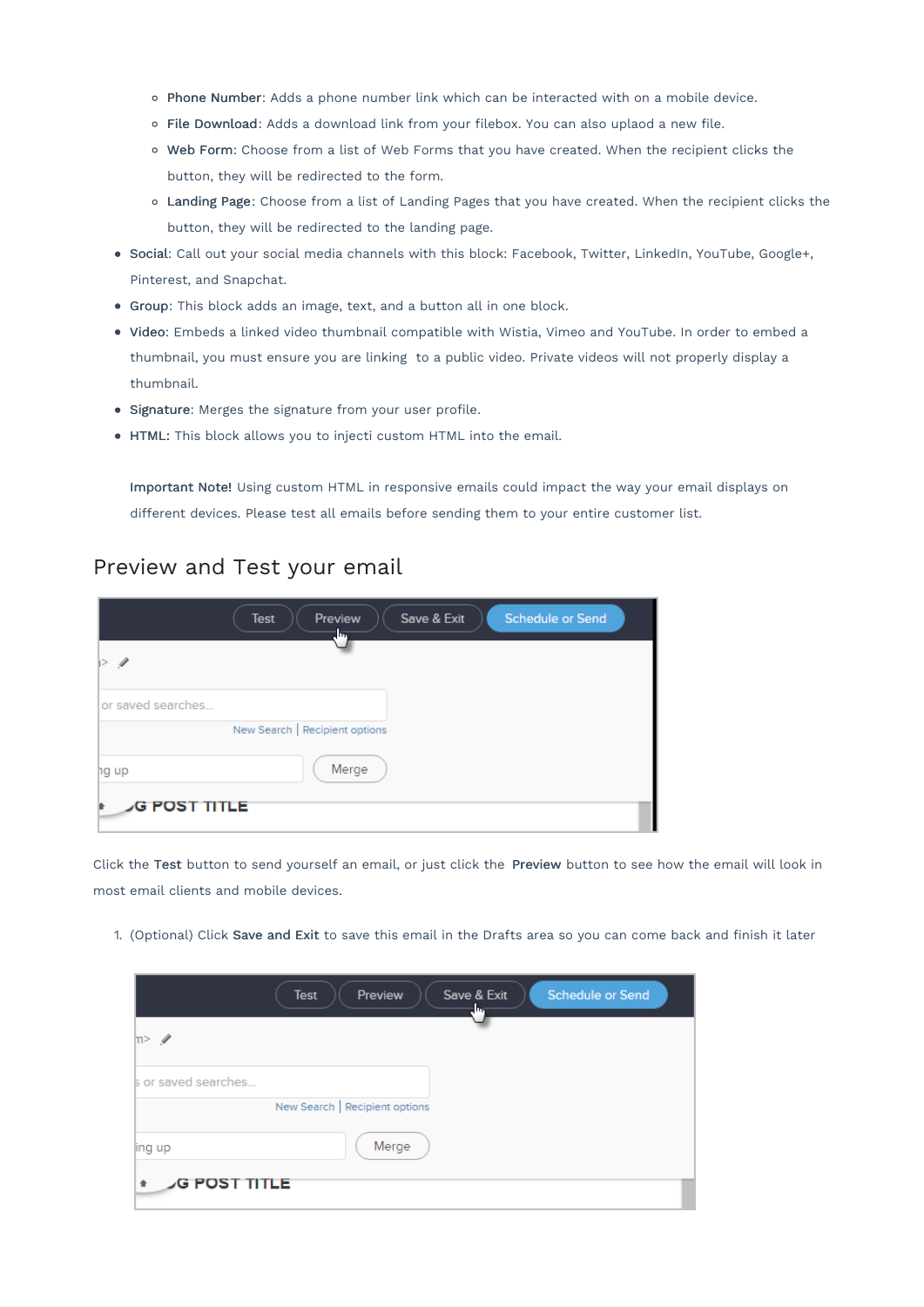2. Click Review and Send to View the Email Broadcast Checklist

| Preview<br>Save as Template<br><b>Review and Send</b><br>Exit<br><b>Test</b><br>$\sqrt{\frac{1}{2}}$ |
|------------------------------------------------------------------------------------------------------|
|                                                                                                      |
|                                                                                                      |
|                                                                                                      |
| Merge                                                                                                |
| Merge                                                                                                |

Send with Confidence! The Email Broadcast Checklist will scan your email for errors and suggestions.

| <b>act's owner</b> | X<br>Review and send                                                     |  |
|--------------------|--------------------------------------------------------------------------|--|
| art typing to      | OK to send $\mathcal G$<br><b>Email check</b>                            |  |
| v Search   Rec     | We can't send your broadcast because you don't have any<br>recipients    |  |
| test               | We can't send your broadcast because there are critical<br><b>issues</b> |  |
| Enter a pre        | Go back and fix issues                                                   |  |

Note: The system will remove any duplicate email addresses prior to sending and give you a notification telling you they have been removed.

When you are ready send, choose:

- o Send at the best time today
- o Send Now: Starts sending the email immediately
- o Schedule to Send Later: You can schedule the email based on *your* time zone or the time zone that is on the customer's contact record.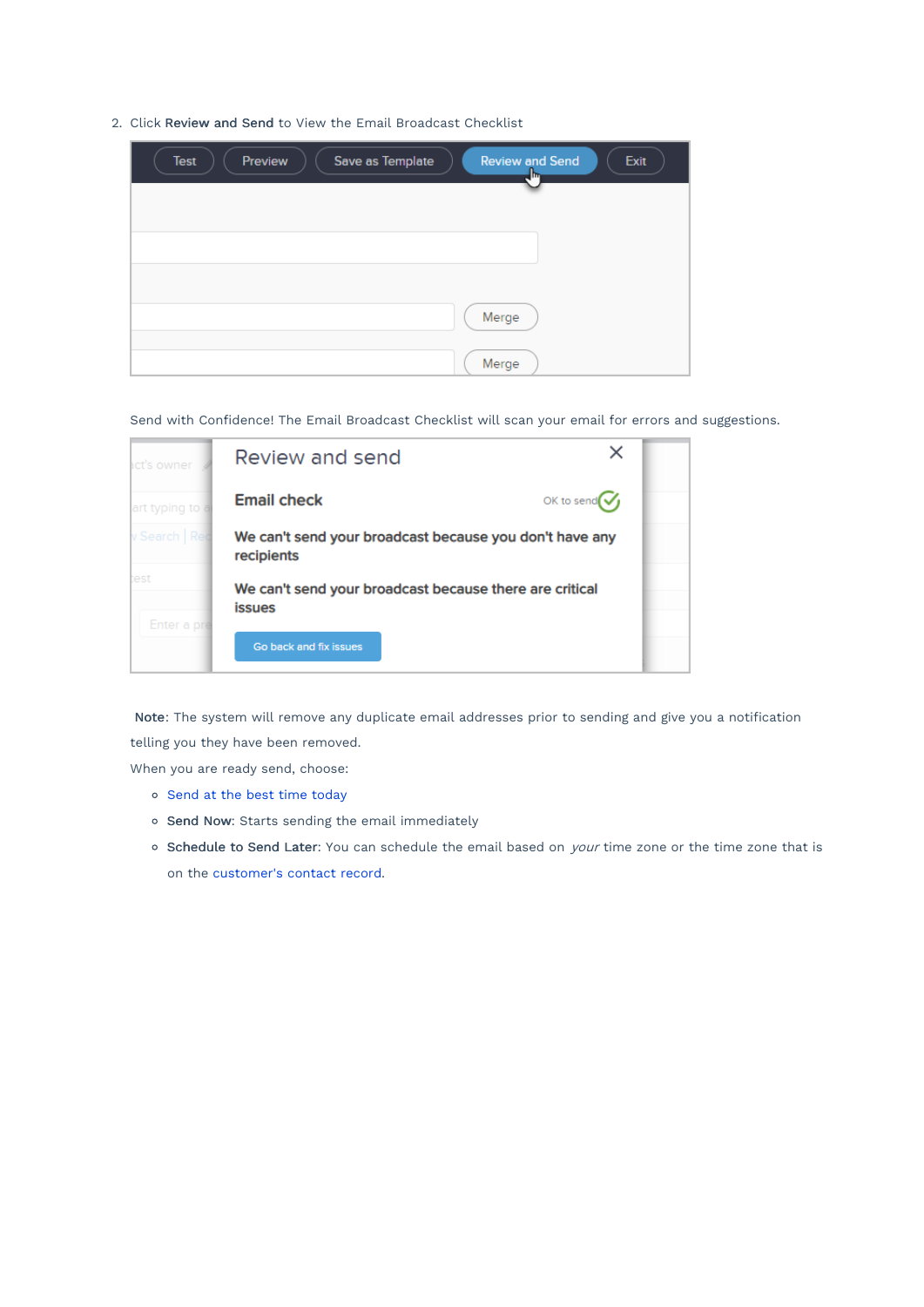| Review and send                                                                                                                |
|--------------------------------------------------------------------------------------------------------------------------------|
| Send<br>1 people will not receive this email. See why                                                                          |
| ◯ Send at the best time today What's this?                                                                                     |
| $\bigcirc$ Send now                                                                                                            |
| Schedule for later<br>Send on this day:<br>r<br>07-18-2019<br>At this time:<br>AM<br>$30 -$<br>9<br>(GMT -07:00) Phoenix<br>PM |
| <b>Schedule</b><br>Go back                                                                                                     |

## Modify scheduled broadcasts

You can stop any scheduled broadcast from being sent by following these steps:

- 1. Locate your scheduled broadcast and click View in the Report column
- 2. Click the Stop Email button

| { E New List - January 20, 2021 3:56:32 PM | $U$ Unopened            |
|--------------------------------------------|-------------------------|
| Subject                                    |                         |
| Test email                                 | $\underline{O}$ Opt-ins |
| Body                                       |                         |
| View email                                 |                         |
|                                            | $O$ Opt-outs            |
| Current status <sup>1</sup>                |                         |
| Scheduled<br>Stop Email                    |                         |
|                                            | O Bounces               |
| Start time                                 |                         |
| End time                                   |                         |
| Emails pending                             | O Complaints            |

To resume a schedule broadcast that was previously stopped, navigate to the broadcast's Report page and click the Restart Email button